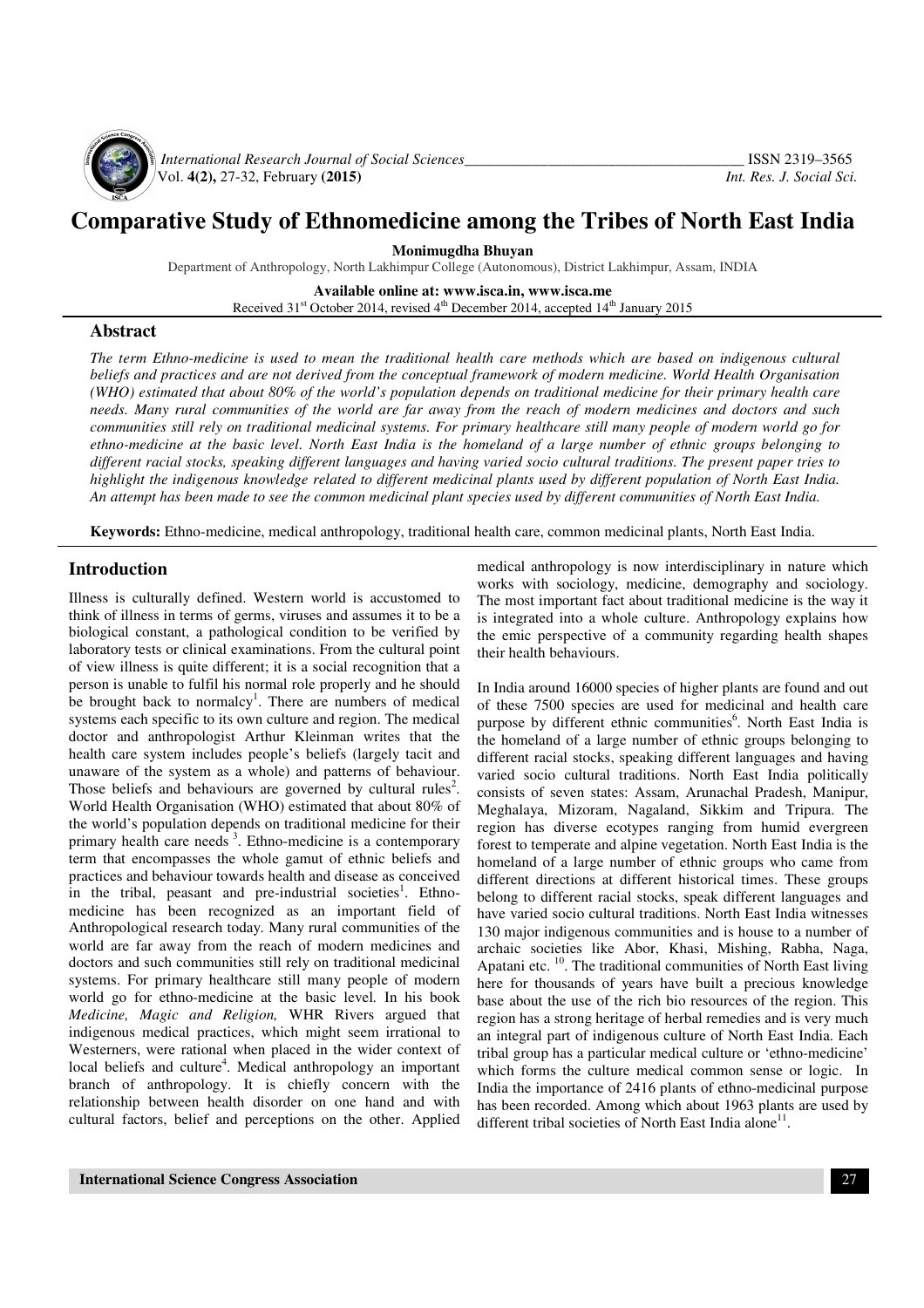## **Methodology**

The research is based on secondary data. To capture as many as relevant sources as possible, scientific literature on ethnomedicine field studies conducted in North East India were searched to identify primary studies. Relevant secondary literary sources in the form of books, journals and articles have been intensively read and studied in the preparation of this paper.

### **Result and Discussion**

North East India is the homeland of many precious medicinal plants. Most of the communities of North East India rely on ethno-medicine for their health care practices. The local tribal people utilize different parts of plants to cure disease and illness. Cross cultural study on traditional health care practices of the North Eastern tribes reveals that the same plant is used by different communities to heal different diseases. Table-1. reflects the common medicinal plants used by different communities of North East India. In the present study 20 medicinal plants which were listed are *Amomum aromaticum Roxb.* common in 2 groups (Bodo Kachari and Apatani) *, Andrographics paniculata (Burm.f)* by 2 groups (Bodo Kachari and Apatani)*, Argemone mexicana L.* in 2 groups (Bodo Kachari and Apatani)*, Asparagus racemosus willd* in 3 groups (Bodo Kachari, Lushai and Jaintia), *Centela asiatica L*. used by 9 groups (Bodo Kachari, Jaintia, Apatani, Chutia, Mishing, Bodo, Rajbongshi and Rangias, Lushai) *Colotropis gigantean L.* by 2 (Bodo Kachari and Apatani), *Clerodendrum Viscosum vent* by 2

(Bodo Kachari and Jaintia), *Curcuma longa L.* by 4 groups (Bodo Kachari, Jaintia, Lushai, Adi-Miniyong) *, Hibicus rosa sinensis L.* (Bodo Kachari*,* Apatani, Mishing, tribes of Manipur)*, Houttuynia cordata Thunb* by 6 groups (Bodo Kachari, Apatani, Mishing, Santal and Goreswar and tribes of Meghalaya)*, Murraya Koenigii (L) Syn- Bergera koengii* by 3 groups (Bodo Kachari, Apatani, Mishing), *Musa paradisica L.*  (Bodo Kachari, Apatani, tribes of Meghalaya and Manipur), *Oroxylum indicum (L) vent* common in 8 groups (Bodo Kachari, Chutia, Apatani, Mishing, Naga, Nepali, Lepcha and Bhutia), *Oxalis corniculata L*.(Chutia, Apatani, tribes of Meghalaya), *Paedaria foetida L.* by 3 groups (Bodo Kachari, Apatani, Adi-Miniyong), *Plantago major L.* by 2 (Jaintia and Apatani), *Spilanthes paniculata D.C* by 2 groups (Jaintia and Apatani), *Terminalia chebula Retz.* by 6 groups (Bodo Kachari, Chutia, Apatani, Nepali, Lepcha and Bhutia), *Zanthoxylum oxyphyllum Edgew* by 2 groups (Bodo Kachari and Apatani), *Zingiber officinale Rosc.* by 2 groups (Bodo Kachari and Apatani)*.*

The present attempts to highlight the most commonly used medicinal plant i.e. *Centella asiatica (L).* Jeeva et al., states that *Centella asiatica (L)* is used by different tribal communities of North East India against stomach disorder and as brain tonic. This plant is followed by *Oroxylum indicum (L)* commonly used by 8 groups of NE India. The most dominant medicinal plant family of North East India is Asteraceae<sup>13</sup>. The study reveals that 2 communities of North East India uses plant species of Asteraceae family for different disease problem.

| <b>SI</b>        | <b>Medicinal</b> | Family        | Tribe/           | Local      | <b>Parts</b> | <b>Ethno medicinal Preparation</b> | <b>Sources</b> |
|------------------|------------------|---------------|------------------|------------|--------------|------------------------------------|----------------|
| no.              | <b>Plant</b>     |               | <b>Community</b> | Name of    | <b>Used</b>  | and Use                            |                |
|                  |                  |               |                  | the Plant  |              |                                    |                |
| 1.               | Amomum           | Zingiberaceae | Bodo             | Elaichi    | Fruits       | To cure cough and pox paste        | 14             |
|                  | aromaticum       |               | Kachari          | gidir      |              | made of fruit is used              |                |
|                  | Roxb.            |               | Apatani          |            | Leaf,        | Fever, Abortion                    | 10             |
|                  |                  |               |                  |            | seed         |                                    |                |
| 2.               | Andrographics    | Acanthaceae   | <b>Bodo</b>      | Sirata     | Leaf         | Its dried leaves and stem are      | 14             |
|                  | paniculata       |               | Kachari          |            |              | soaked overnight in cold water     |                |
|                  | (Burm.f)         |               |                  |            |              | and taken in empty stomach in      |                |
|                  |                  |               |                  |            |              | the morning to cure malaria        |                |
|                  |                  |               | Apatani          | .          | Leaf         | Dysentery                          | 10             |
| 3.               | Argemone         | Papaveraceae  | Bodo             | Siyalpadur | Leaf         | In the cases of jaundice,          | 14             |
|                  | mexicana L.      |               | Kachari          |            |              | malaria, leprosy the leaves are    |                |
|                  |                  |               |                  |            |              | consumed                           |                |
|                  |                  |               | Apatani          | .          | Shoot        | Skin diseases                      | 10             |
| $\overline{4}$ . | Asparagus        | Liliaceae     | Bodo             | Satamul    | Roots        | Powdered roots are used for        | 14             |
|                  | racemosus        |               | Kachari          |            |              | treating jaundice                  |                |
|                  | willd            |               | Jaintia          | Lamardoh   | Leaf         | Urinary disorders and stomach      | 11             |
|                  |                  |               |                  |            |              | ache are cured by consuming        |                |
|                  |                  |               |                  |            |              | powder of dried leaves             |                |
|                  |                  |               | Lushai           | Uthinthang | Leaf         | Powder of dried leaves are         | 23             |
|                  |                  |               |                  |            |              | orally taken to get rid of         |                |

| -------                                                                   |  |
|---------------------------------------------------------------------------|--|
| Common medicinal plants used by different communities of North East India |  |

**Table-1**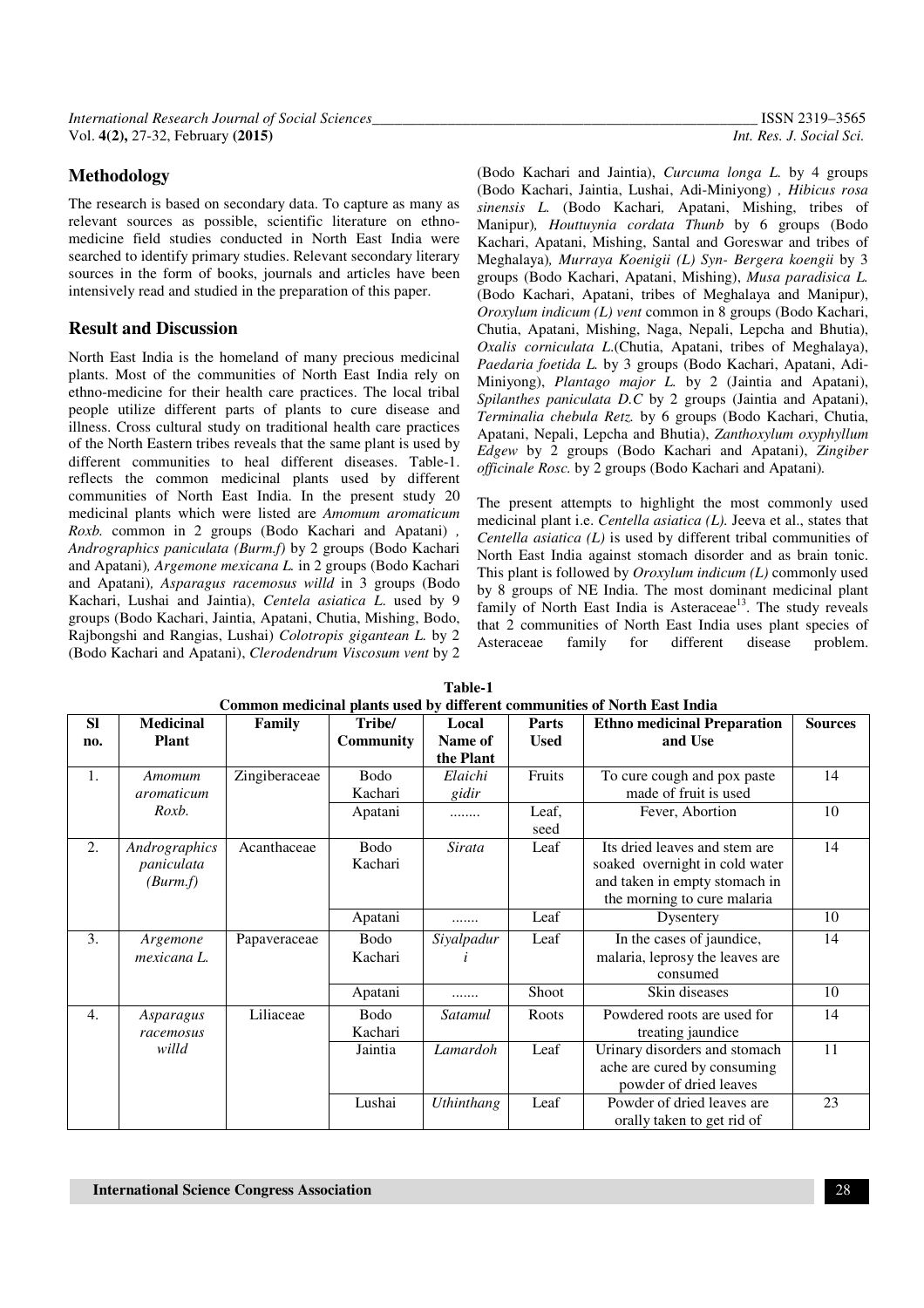| 5. | Centela       | Apiaceae      | Bodo        | Manimuni   | Whole    | Gastric patient are cured by                                  | 14              |
|----|---------------|---------------|-------------|------------|----------|---------------------------------------------------------------|-----------------|
|    | asiatica L.   |               | Kachari     | fisha      | plant    | consumption of the plant                                      |                 |
|    |               |               | Jaintia     | Wangrake   | Whole    | Eye injury is cured by                                        | 11              |
|    |               |               |             |            | plant    | decoction of leaves. In case of                               |                 |
|    |               |               |             |            |          | indigestion leaves of the plant                               |                 |
|    |               |               |             |            |          | are crushed and mixed with                                    |                 |
|    |               |               |             |            |          | water with a tablespoon of salt                               |                 |
|    |               |               |             |            |          | and taken orally                                              |                 |
|    |               |               | Apatani     | Ngyarikor  | Shoot    | Constipation, gastricts, blood<br>purification                | 10              |
|    |               |               | Chutia      | Bor-       | Whole    | Cholera and dysentery are                                     | $\overline{17}$ |
|    |               |               |             | manimuni   | plant    | cured by consuming the leaves                                 |                 |
|    |               |               |             |            |          | of the plant.                                                 |                 |
|    |               |               |             |            |          | In case of worms the whole                                    |                 |
|    |               |               |             |            |          | plant is eaten as raw or by                                   |                 |
|    |               |               |             |            |          | cooking                                                       |                 |
|    |               |               | Mishing     | Manimuni   | Plant    | Plant mixed with plants of                                    | 16              |
|    |               |               |             |            |          | Hydrocotyle javanica made                                     |                 |
|    |               |               |             |            |          | into paste and used as sause                                  |                 |
|    |               |               |             |            |          | and dried cake is prepared                                    |                 |
|    |               |               | Bodo,       | Manimuni   | Leaf     | Curry prepared from leaves is                                 | 18              |
|    |               |               | Rajbongshi  |            |          | eaten to cure dysentery                                       |                 |
|    |               |               | and Rangias |            |          |                                                               |                 |
|    |               |               | Lushai      | Hnahbial   | Plant    | Whole plant parts are crushed                                 | 11              |
|    |               |               |             |            |          | and are used to cure leprosy,                                 |                 |
|    |               |               |             |            |          | tuberculosis and asthma                                       |                 |
| 6. | Colotropis    | Asclepiadace  | Bodo        | Agandobo   | Leaf     | Leaves helps in curing swelling                               | 14              |
|    | gigantean L.  | ae            | Kachari     | ngphang    |          | of lever                                                      |                 |
|    |               |               | Apatani     | .          | Root     | Dog bite                                                      | 10              |
| 7. | Clerodendrum  | Verbenaceae   | Bodo        | Makhna     | Leaf     | To get rid of dysentery juice                                 | 14              |
|    | Viscosum vent |               | Kachari     | bilai      |          | from the leaves is prepared and                               |                 |
|    |               |               |             |            |          | consumed                                                      |                 |
|    |               |               | Jaintia     | Jhr-khtung | Leaf     | Asthma, high blood pressure                                   | 11              |
|    |               |               |             |            |          | and diabetes are cured by                                     |                 |
|    |               |               |             |            |          | consuming the raw leaves or                                   |                 |
|    |               |               |             |            |          | mixed with vegetables                                         |                 |
| 8. | Curcuma       | Zingiberaceae | Bodo        | Haldai     | Rhizome  | To cure gastric and stomach                                   | 14              |
|    | longa L.      |               | Kachari     |            |          | disorder, juice made from the                                 |                 |
|    |               |               |             |            |          | rhizome given to take orally                                  |                 |
|    |               |               | Jaintia     | Chyrmit    | Rhizome  | Dyspepsia patient are given the                               | 11              |
|    |               |               |             |            |          | pills made from the rhizomes                                  |                 |
|    |               |               |             |            |          | before food to counter-act                                    |                 |
|    |               |               |             |            | Rhizome  | dyspepsia                                                     |                 |
|    |               |               | Lushai      | Aieng      |          | Pill made out of crushed                                      | $\overline{23}$ |
|    |               |               |             |            |          | rhizomes is taken orally before                               |                 |
|    |               |               | Adi-        | Keloti     | Rhizome  | food to counteract dyspepsia                                  |                 |
|    |               |               |             |            |          | Extract of Rhizome applied to                                 | 15              |
|    |               |               | Miniyong    |            |          | wounds and cuts for clotting of                               |                 |
| 9. | Hibicus rosa  | Malvaceae     | Bodo        | Joba bibar | Bark and | blood and as an antiseptic<br>To cure cholera the bark of the | 14              |
|    | sinensis L.   |               | Kachari     |            | flower   | plant is crushed and given to                                 |                 |
|    |               |               |             |            | bud      | consume. The bud of the                                       |                 |
|    |               |               |             |            |          | flower are eaten to cure                                      |                 |
|    |               |               |             |            |          | stomach pain                                                  |                 |
|    |               |               |             |            |          |                                                               |                 |

stomach disorders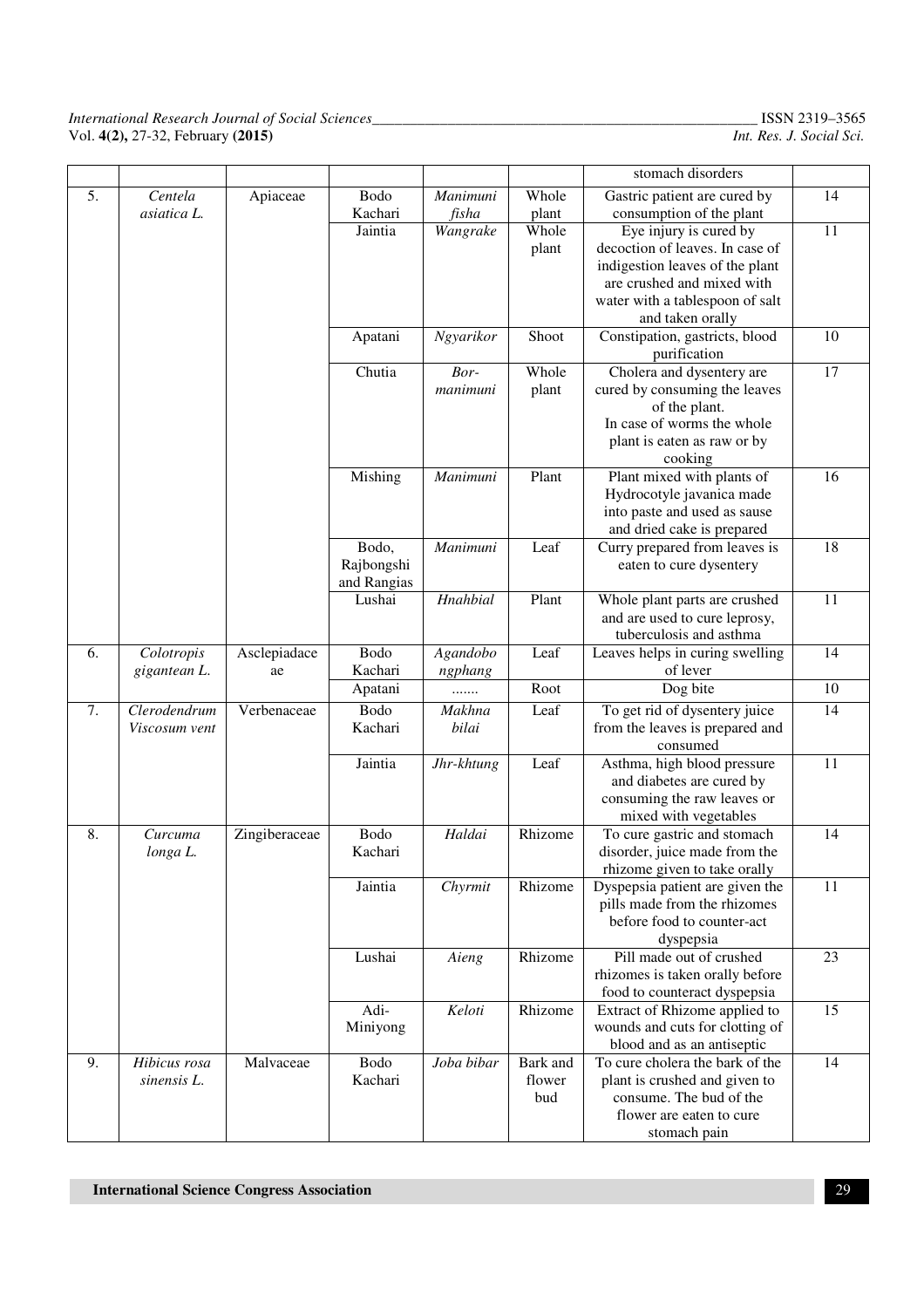|     |               |              | Apatani         | .                | Flower         | Reproductive disorders                                         | $10\,$          |
|-----|---------------|--------------|-----------------|------------------|----------------|----------------------------------------------------------------|-----------------|
|     |               |              | Mishing         | Gokhai           | Flower         | Flower are mixed with talmisri                                 | 16              |
|     |               |              |                 | aphun            |                | and orally taken with water                                    |                 |
|     |               |              | Tribes of       | Juba,            | Flower         | Its extracted sweat from the                                   | $\overline{19}$ |
|     |               |              | Manipur         | kusoom           |                | flower is used to cure soreness                                |                 |
|     |               |              |                 |                  |                | of tongue and ulcer in mouth                                   |                 |
| 10. | Houttuynia    | Saururaceae  | Bodo            | Maisundur        | Leaf           | Fresh juice of the leaves is used                              | 14              |
|     | cordata Thunb |              | Kachari         | i                |                | to cure diarrhoea                                              |                 |
|     |               |              | Apatani         | .                | Shoot          | Freshness, good sleep, heart                                   | $10\,$          |
|     |               |              |                 |                  |                | disorders                                                      |                 |
|     |               |              | Mishing         | Masundari        | Root           | To cure skin disease the root of                               | 16              |
|     |               |              |                 |                  |                | the plant is pasted on the                                     |                 |
|     |               |              |                 |                  |                | affected areas                                                 |                 |
|     |               |              | Santal and      | Mochondo         | Leaf           | Leaf curry is used to reduce                                   | 18              |
|     |               |              | Goreswar        | ri               |                | bodyache                                                       |                 |
|     |               |              | Tribes of       | .                | Root,          | Roots and leaves are eaten raw                                 | 20              |
|     |               |              | Meghalaya       |                  | leaf           | to treat amoebic dysentery                                     |                 |
| 11. | Murraya       | Rutaceae     | Bodo            | Nwrshing         | Leaf           | To get rid of high fever juice of                              | 14              |
|     | Koenigii (L)  |              | Kachari         |                  |                | leaves is consumed                                             |                 |
|     | SS            |              | Apatani         | .                | Leaf           | Stomach trouble                                                | $\overline{10}$ |
|     |               |              |                 |                  |                |                                                                |                 |
|     |               |              | Mishing         | Norsingh         | Leaf           | Juice made from leaves taken                                   | $\overline{16}$ |
|     |               |              |                 | Gachh            |                | orally with water                                              |                 |
| 12. | Musa          | Musaceae     | Bodo<br>Kachari | Athia thalit     | Stem           | To get relieve from fever paste                                | $\overline{14}$ |
|     | paradisica L. |              |                 |                  |                | of underground Stem is applied                                 |                 |
|     |               |              | Tribes of       |                  |                | on the forehead                                                |                 |
|     |               |              | Meghalaya       | .                | Whole<br>plant | Plant juice or crushed raw fruit                               | 20              |
|     |               |              |                 |                  |                | mixed with curd is taken orally<br>2-3 times daily to treat    |                 |
|     |               |              |                 |                  |                |                                                                |                 |
|     |               |              | Apatani         |                  | Fruit          | diarrhoea and dysentery<br>Indigestion                         | $\overline{10}$ |
|     |               |              |                 | .                |                |                                                                |                 |
|     |               |              | Tribes of       | Laphu            | Fruit,         | Unripe fruits are eaten to cure                                | 19              |
|     |               |              | Manipur         |                  | Stem,          | dysentery and diarrhoea. Roots                                 |                 |
|     |               |              |                 |                  | Roots          | and stems are cooked and eaten                                 |                 |
|     |               |              |                 |                  |                | as tonic. Raw stems are mixed                                  |                 |
|     |               |              |                 |                  |                | with common salt, chilli and<br>dry fish or they are cooked as |                 |
|     |               |              |                 |                  |                | an item of curry for clearance                                 |                 |
|     |               |              |                 |                  |                | of stomach                                                     |                 |
| 13. | Oroxylum      | Bignoniaceae | Bodo            | Kharang          | Bark,          | To recover from snake bite the                                 | 14              |
|     | indicum(L)    |              | Kachari         | khandai          | seed           | bark and seeds are used                                        |                 |
|     | vent          |              | Chutia          | Bhat-ghila       | Stem,          | To cure diarrhoea and                                          | 17              |
|     |               |              |                 |                  | <b>Bark</b>    | dysentery infusion of stem bark                                |                 |
|     |               |              |                 |                  |                | is taken orally                                                |                 |
|     |               |              | Apatani         | .                | Seed           | Purgative, headache                                            | 10              |
|     |               |              | Mishing         | Bhatgila         | Stem           | To recover malaria bark of the                                 | 16              |
|     |               |              |                 |                  |                | plant is consumed as powder                                    |                 |
|     |               |              | Naga            | <b>Tsungrem</b>  | Bark,          | Decoction is drank for high                                    | $21\,$          |
|     |               |              |                 | Noklangno        | Leaf,          | bold pressure, diabetes and                                    |                 |
|     |               |              |                 | $\boldsymbol{k}$ | Pods           | malaria                                                        |                 |
|     |               |              | Nepali,         | Totola           | Flower,        | To cure burns the flowers are                                  | 22              |
|     |               |              | Lepcha and      |                  | Seed,          | burned and applied on the                                      |                 |
|     |               |              | Bhutia          |                  |                | affected area.                                                 |                 |
| 14. | Oxalis        | Oxalidaceae  | Chutia          | Tengesi          |                | Plant paste is used                                            | 17              |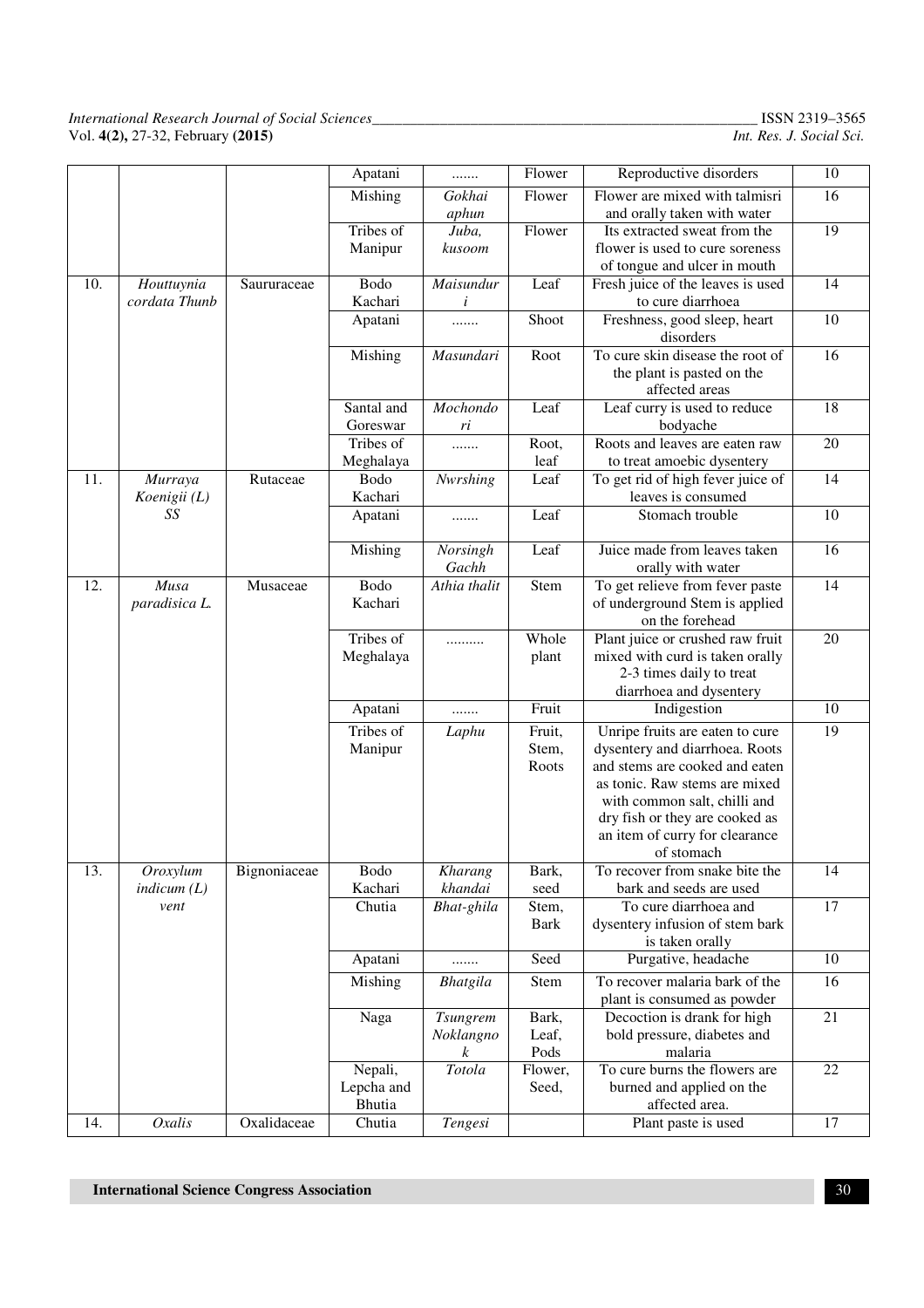|     | corniculata L.   |               | Apatani    | .         | Shoot       | Appetizer, headache               | 10     |
|-----|------------------|---------------|------------|-----------|-------------|-----------------------------------|--------|
|     |                  |               | Tribes of  | .         | Whole       | Paste of the whole plant is       | 20     |
|     |                  |               | Meghalaya  |           | plant       | made together with Drymaria       |        |
|     |                  |               |            |           |             | cordata, Centella asiatica and    |        |
|     |                  |               |            |           |             | Metha spicata; The juice          |        |
|     |                  |               |            |           |             | extracted from the paste is used  |        |
|     |                  |               |            |           |             | as a medicine in diarrhoea and    |        |
|     |                  |               |            |           |             | dysentery                         |        |
| 15. | Paedaria         | Rubiaceae     | Bodo       | Khiphiban | Young       | To get relieve from dysentery     | 14     |
|     | $f$ oetida $(L)$ |               | Kachari    | dang      | stems       | and stomach ache the paste of     |        |
|     |                  |               |            |           | and         | the leaves and young stems are    |        |
|     |                  |               |            |           | leaves      | used                              |        |
|     |                  |               | Apatani    | Phadobas  | Stem        | Gastritis, diarrhoea, stomach     | 10     |
|     |                  |               |            | lodi      |             | disorder                          |        |
|     |                  |               | Adi-       | Yepe-tree | Leaf        | Besides used as vegetable to      | 15     |
|     |                  |               | Miniyong   |           |             | cure diarrhoea and dysentery,     |        |
|     |                  |               |            |           |             | the paste of the leaves applied   |        |
|     |                  |               |            |           |             | to skin diseases                  |        |
| 16. | Plantago         | Plantaginacea | Jaintia    | Chhakur-  | Leaf        | To cure jaundice crushed          | 11     |
|     | major L.         | e             |            | blang     |             | leaves and raw milk is mixed      |        |
|     |                  |               |            |           |             | and taken in an empty stomach.    |        |
|     |                  |               |            |           |             | In case of tooth ache and gum     |        |
|     |                  |               |            |           |             | bleeding leaf extract is used     |        |
|     |                  |               | Apatani    | .         | Leaf        | Constipation                      | 10     |
| 17. | Spilanthes       | Asteraceae    | Jaintia    | Santustem | Flower      | Cavity formation and tooth        | 11     |
|     | paniculata       |               |            |           |             | ache are cured by applying        |        |
|     | D.C              |               |            |           |             | crushed flowers                   |        |
|     |                  |               | Apatani    | .         | Leaf        | Constipation                      | $10\,$ |
| 18. | Terminalia       | Combretaceae  | Bodo       | Selekha   | Fruit       | In case of gastric and stomach    | 14     |
|     | chebula Retz.    |               | Kachari    |           |             | pain powder of the dried fruit is |        |
|     |                  |               |            |           |             | orally taken                      |        |
|     |                  |               | Chutia     | Silikha   | Seed        | Asthma patients are given         | 17     |
|     |                  |               |            |           |             | decoction of seed                 |        |
|     |                  |               | Apatani    | Ontyal    | Fruit       | Cough                             | 10     |
|     |                  |               | Nepali,    | Harra     | Fruit,      | In case of fever, indigestion     | 22     |
|     |                  |               | Lepcha and |           | <b>Bark</b> | and diarrhoea powder of           |        |
|     |                  |               | Bhutia     |           |             | crushed bark and fruits are       |        |
|     |                  |               |            |           |             | consumed                          |        |
| 19. | Zanthoxylum      | Rutaceae      | Bodo       | Mejeng    | Leaf        | Used as remedy for toothcare      | 14     |
|     | oxyphyllum       |               | Kachari    | a         |             |                                   |        |
|     | Edgew            |               | Apatani    | .         | Fruit       | Stomach disorder                  | 10     |
| 20. | Zingiber         | Zingiberaceae | Bodo       | Haizeng   | Rhizome     | To get relieve from stomach       | 14     |
|     | officinale       |               | Kachari    |           |             | disorder paste of rhizome is      |        |
|     | Rosc.            |               |            |           |             | consumed. Also the rhizomes       |        |
|     |                  |               |            |           |             | are used to cure cough, cold,     |        |
|     |                  |               |            |           |             | fever                             |        |
|     |                  |               | Apatani    | .         | Rhizome     | Cough                             | 10     |
|     |                  |               |            |           |             |                                   |        |

#### **Conclusion**

Medical systems are an integral part of culture. The efficacy of a medical system is not easily evaluated. Among the traditional societies the dividing line between medicine on one hand and

religion, law and society on the other are much less distinct<sup>1</sup>. The traditional medicine practiced by the indigenous communities is of great importance. Cross cultural study of ethno-medicine among the indigenous communities helps to